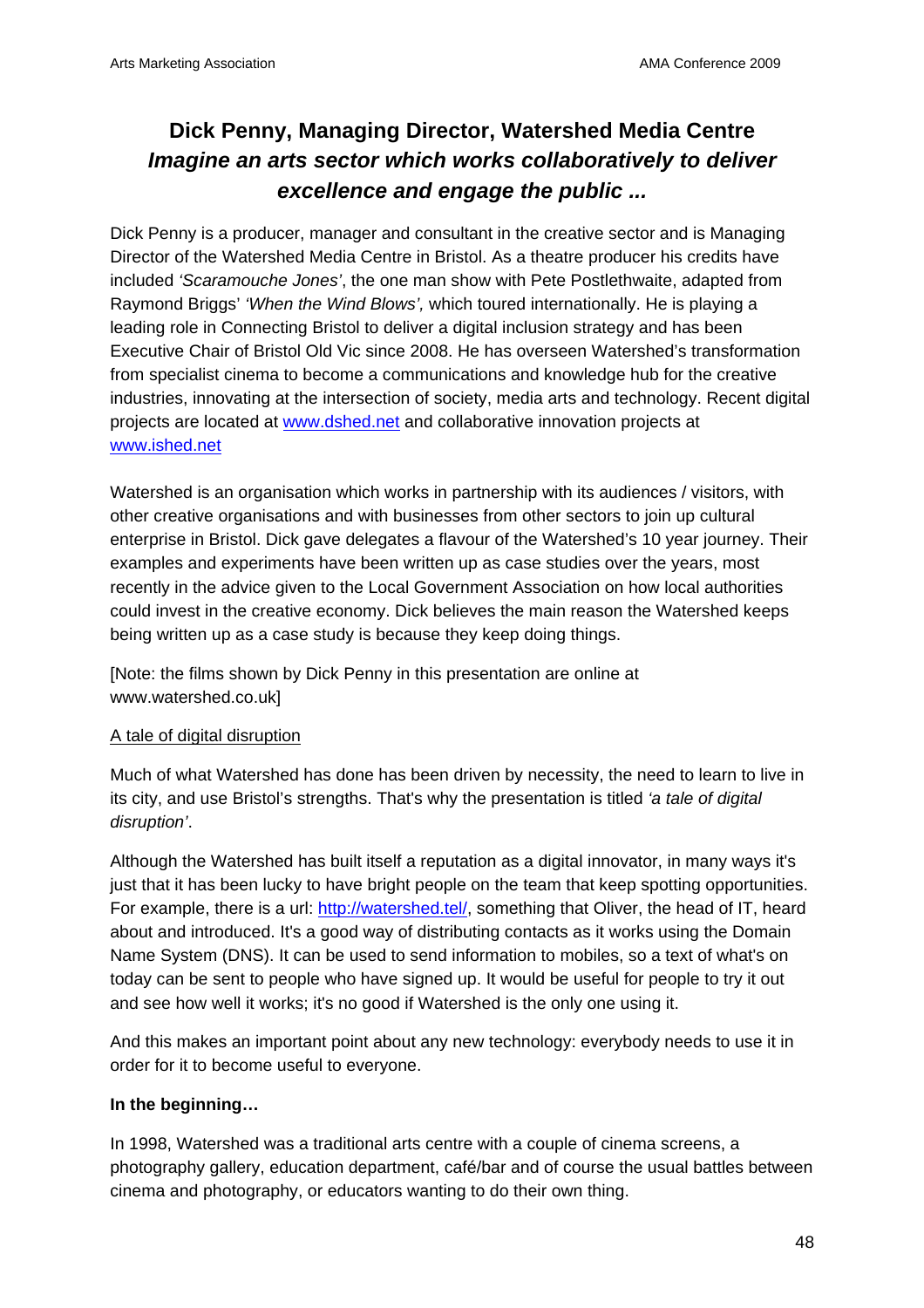

In 1999 we hooked up to broadband (150mbps) via a closed network being run by Bristol University computer science department. This was an experiment to see what the media industry could do with a high-speed bandwidth link, but it also made Watershed realise that the world was about to change. It got us very excited and we tried to encourage people to engage in this new medium so a project called *'Electric December'* was devised. It was structured like an advent calendar, with people asked to make virtual chocolates. The participants ranged from local schools to Aardman Animation and the BBC. Conceived as a one-off project, Watershed published content as a reward to the people participating and to encourage them to share with each other, so they would learn from it. *Electric December* is now an annual event.

[Dick showed a range of films here that are online at www.watershed.co.uk as examples of what can happen when creative people come together, use what's to hand and think out of the box]

Digital technology has pushed Watershed into spaces they wouldn't normally expect. As technology is always new, it is constantly pushing Watershed to innovate. For example, it was realised that many projects required a great deal of new material to be produced and shown outside the creative programme. This was creating many new relationships. The team therefore realised that they had to try and find out who all these people were: audiences, collaborators, participants. This process helped them understand how they were perceived and what they represented.

People had, and have a very strong affinity for the idea of Watershed; the team realised that it was on the same journey as many other people, and they began to trust the audience. This is a hard thing to do, because it is natural to want to put your own ideas out there. In turn this caused the team to ask itself several questions:

- Who are we?
- What is Watershed?
- What does it mean?
- What does "media centre" mean?
- What does art mean?

Everyone has these conversations, but Watershed was creating more products to distribute and publish and more of this was online, although it wasn't the intention to have an online gallery at that time. Responding to this, Watershed created a space called dShed, and it has become a classic museum store room. (http://www.dshed.net/navigation/)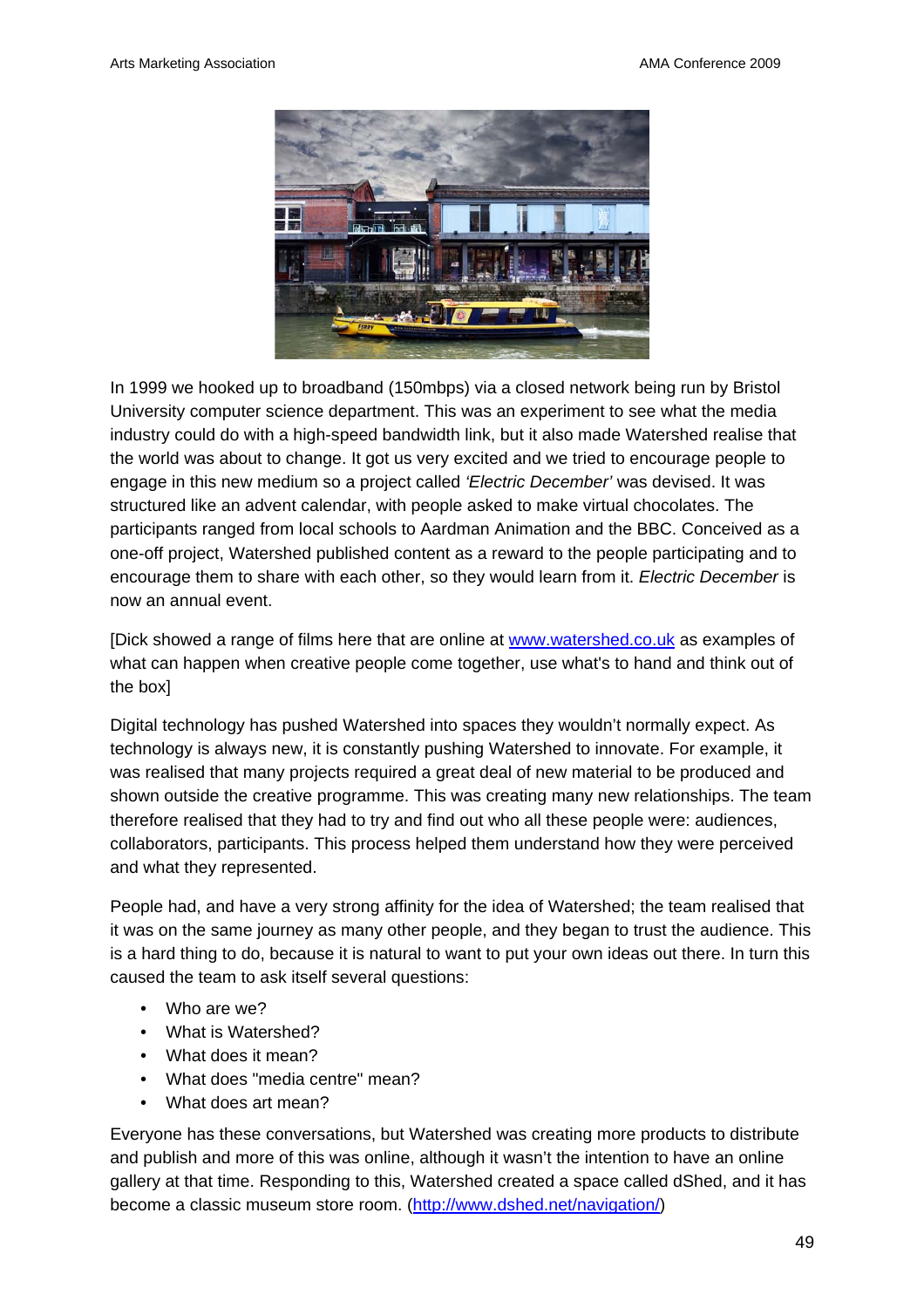## **Mixing it up**

[Dick showed another film, a pastiche on the stereotypical French rural drama, made by a couple of lads in Bristol and shot in Somerset]

As a result of this film, Watershed got to know the two filmmakers, showcased their work and then introduced them to people (and has continued to work with them on projects). That is, Watershed knows the local talent and also knows how to persuade this talent to engage with the audience as well as producers.

Mixing it all up is important, but just as the soup becomes richer, an organisation's role in it becomes increasingly complex. In Watershed's case, it helped drive forward its redevelopment. As a result of all the changes, the team was increasingly aware that the building (converted in 1982) was no longer fit for purpose. In addition, a great deal more money was being spent than was being earned because of the increase in activity. Once funding had been found to redevelop the building, much time was spent figuring out what Watershed was good at, and what it was doing that no one else was. It was time to make some choices.

Watershed decided that although it was interested in photography, with a strong group of exhibitors, booked out darkrooms and sold out courses, this would be dropped so as to focus on digital work. This was a digital media world we didn't yet understand but we recognised the inevitability of its growing importance.



This transformation didn't happen overnight or in a

vacuum: months were spent working with other people in the city to relocate the darkrooms (to a much better environment) and a member of staff was placed with the new people for six months to get them up and running.

Nonetheless, the focus changed to the moving image and digital work; Watershed was one of the first cinemas in the country to have full digital capacity. It can still use Super 8 and double headed 16 mm, so digital hasn't replaced everything, it just makes the world more complicated.

Watershed wasn't just refurbished, but significantly changed. As we now had an appreciation of audiences' and artists' expectations, it was clear that we had to keep the doors open. This was achieved through spacing the building work out over a two year period. Although this was hard at times for everybody (especially the two days when they were digging out the lift shaft), Watershed learned to be more honest about its modes of communication. Sometimes we forget and start putting the adjectives in again, at which point we beat ourselves up and get conversational again.

## **Joining it all up**

The refurbishment and these experiences pushed Watershed to become a more joined-up organisation, because we had learned that people valued the *whole* organisation. There was a painful process of bringing the programming team together as one, and we received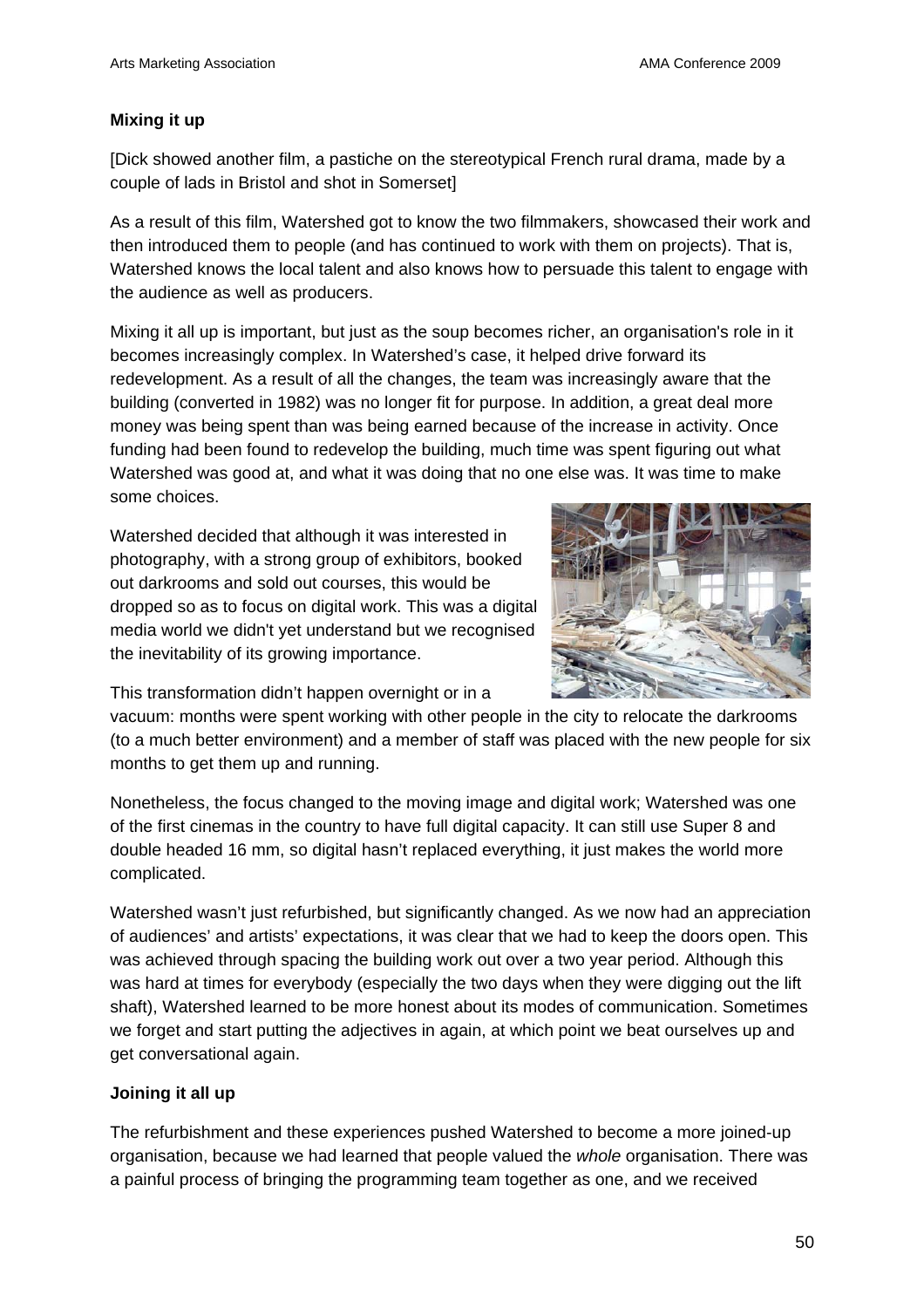criticism for not having a dedicated education team. However, everything had to be about learning and creating a learning environment.



We understood that we were not just making and selling products, but offering an experience. As part of the capital project the public space in the building was flooded with free wireless, which transformed the spaces. Suddenly the social space became an active space where people did business, where people were not consuming, but getting active.

Watershed began to push the idea of innovation and persuade people to go further. A young people's group was set up on a website called eShed.net that they run themselves. Again, Watershed just provided the space and means. Last year eShed made a European-wide project and went to Brussels to talk about it. We also organised a project called Electric Village which brought together people from across the city, all walks of life, talking about and making creative representations of their city, and then coming together to talk about it.

## **It's not about the product, but the experience.**

Watershed needed to understand what it was that people valued about the institution and at the same to time to find a means of articulating what the staff believed. So in 2007, it reprised its independent research and held a series of staff workshops. The approval ratings which came back from the research were ridiculous but revealed that people felt Watershed represented a way of thinking and behaving and had a range of values with which they wanted to be associated.

The workshops led to five core values being identified:

- People Led
- Entrepreneurial
- Make Things Work
- Open and Honest
- Celebratory

The one that required most work was "celebratory" because people felt guilty if work was fun. However, Watershed is good at giving collaborators, partners, visitors, customers and participants fun experiences, so we are working at being friendly to one another as well.

Watershed decided it had to step out of the art world and get into another business space where it could do what other people wanted, with the organisation being the glue in the middle. A new offshoot was launched; the iShed Community Interest Company, which delivers cultural brokerage, connecting organisations, knowledge and research through collaborations across the media, arts and technology sectors. This also allayed the fears of traditional funders that Watershed was spending money on innovation with people who might not be artists.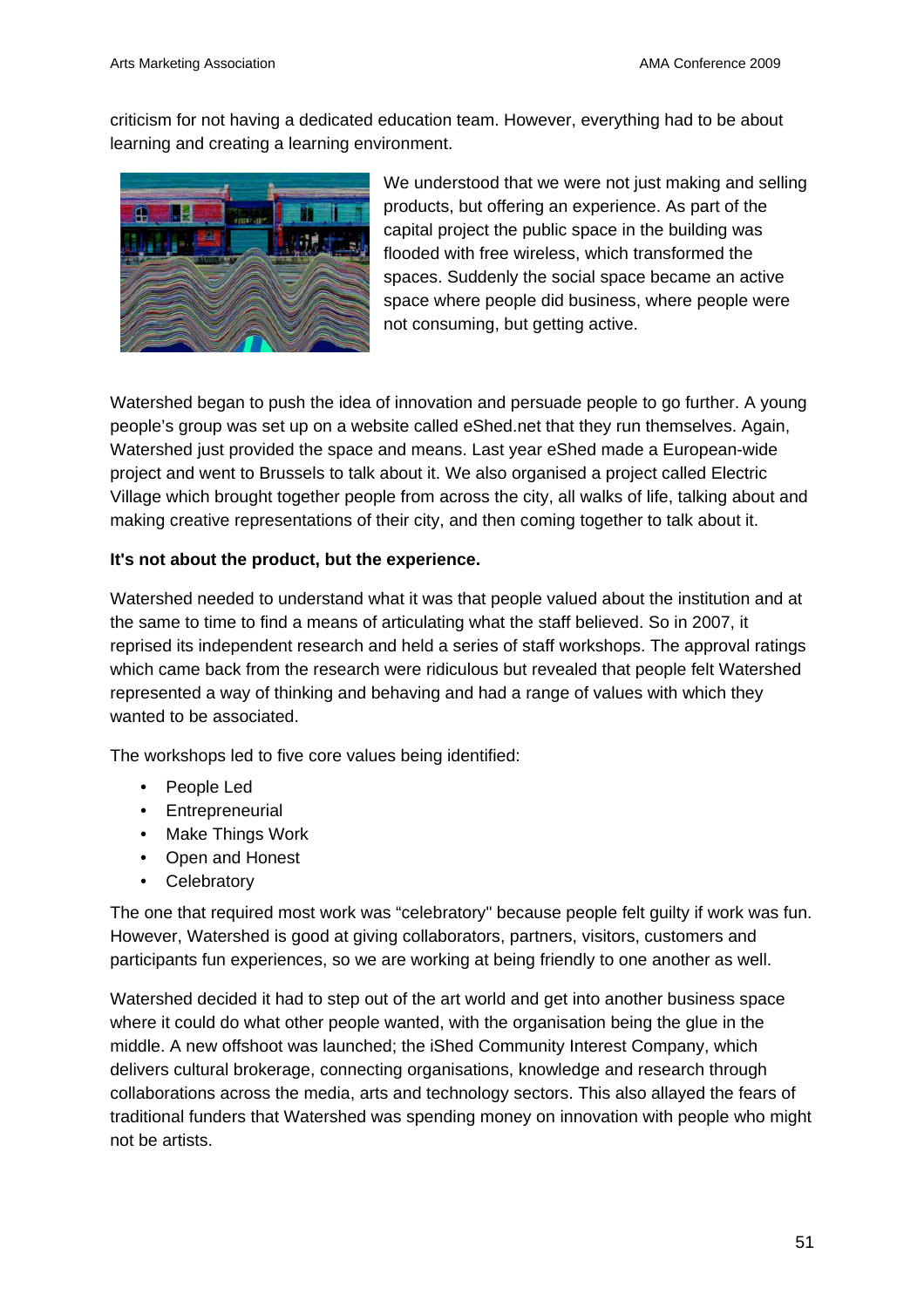It's all very much about the exchange: the idea of putting on a play, a film or whatever sparks something in a person that gets them thinking and conversing; they take this on into the next day or the next step in their lives.

In 2008, the Creative Economy Programme started to publish case studies on innovation and 'next practice'. Not only did Watershed recognise the language, but felt validated in what it had been doing. It is natural to need a bit of validation, and so this keynote is offered in the spirit of sharing ideas.

The team is constantly asking itself how it can keep renewing and continuing relationships: nobody wants to be on their own. What the arts does, is bring people together to create fresh conversations and encourage new thinking. Technology, if used appropriately, can encourage people to be more social and collaborate around what matters to them. So although digital is disruptive, it is positively disruptive.

At the moment, we are trying to understand what it is that drives the business, how we make choices, trying to reconcile the balance between making money (which we all have to do) and the purpose of making money. At the moment, Watershed believes it's also about making meaning, making meaning to you, about the world, in whatever way necessary.

Watershed Media Centre is now made up of three different companies:

- the arts trust is relatively conventional, but operates at regional level
- the trading company operates commercial activities like catering and conferences
- iShed, which is about innovation

At the moment, we are trying to learn how to cycle the meaning back into moneymaking and the money back into the meaning. It's a work in progress.

## **Horizons**

Working with Graham Lester, Watershed is exploring the application of time horizons from the world of financial planning. Horizon One is the dominant model and we all know what it means. In Horizon Two, people know there's a new world out there which we need to push forward into and innovate within. Horizon Three is a far out, imagined future.

Watershed can identify with this model; we often feel cross because we can't quite articulate and imagine this Horizon Three future and feel that Horizon One is always trying to pull us backwards. We're always trading transactions in Horizon One and pushing ideas into Horizon Three, but then getting it all shaken up. Watershed is about providing spaces where things can happen. It doesn't really matter whether they are physical spaces, intellectual spaces or virtual spaces.

We are increasingly moving into a world where it's

fresh thinking, new ideas and new ways of doing things that are going to drive both the economic and social economy. Technology is an enabler, but *we* are people, analogue beings, who like to get excited.